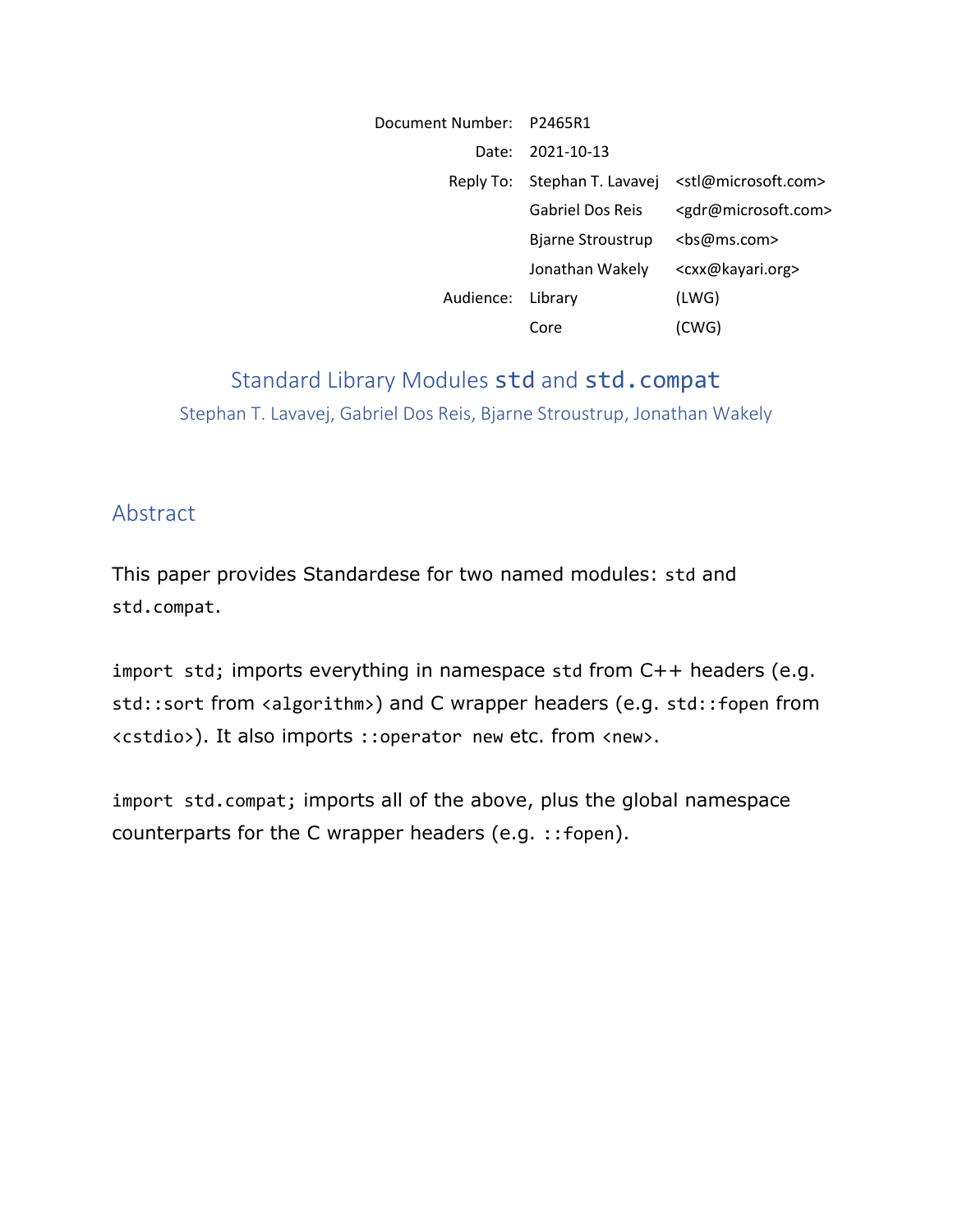## Changelog

- R0
	- o Reviewed by LEWG on 2021-10-12.
- $\bullet$  R1
	- o Renamed std.all to std.compat.
	- o Removed lists of alternative names.
	- $\circ$  Removed Library Evolution (LEWG) from the target Audience.
	- o Added lines mentioning that alternative designs did not have consensus in LEWG.
	- o Updated the Proposed Wording context to depict stable names like [class.spaceship] instead of section numbers like 11.10.3.

## Background

See [P2412R0](https://wg21.link/P2412R0) "Minimal module support for the standard library" which explains why import std; is ideal for usability and has amazing compiler throughput compared to classic #include directives.

## Rationale

The biggest concern from the LEWG review of **P2412R0** involved the global namespace and can be viewed as Adoption versus Cleanliness.

The Adoption concern is that if Standard Library Modules don't provide :: fopen, :: size  $t$ , :: tm, etc. then it will be difficult to migrate existing codebases - especially because on some platforms, the True Names are always global, so even if users are disciplined about including <cmeow> instead of <meow.h>, it is extremely easy to depend on the global namespace.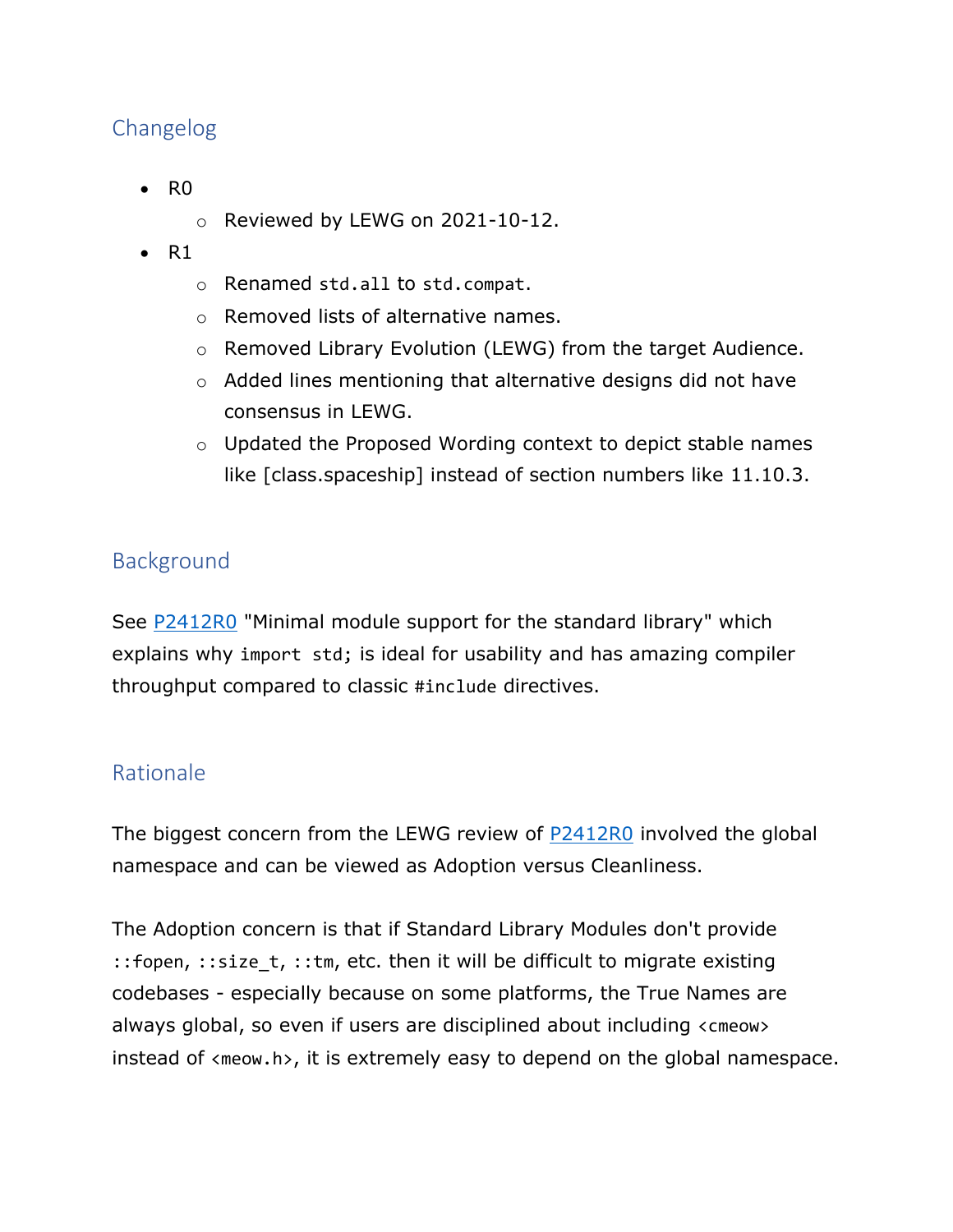The Cleanliness concern is that the global/std namespace issue (where <meow.h> definitely provides ::meow and might provide std::meow, and <cmeow> definitely provides std::meow and might provide ::meow) is a complexity headache that's annoying to teach and to deal with, and Standard Library Modules are probably the only chance we'll ever have to permanently resolve it.

We believe that providing two named modules will follow LEWG guidance and address both concerns by giving users a choice.

- Users who want Cleanliness can say import std; and avoid polluting the global namespace. There's no extra typing, and no throughput impact.
- Users who want to prioritize Adoption in an existing codebase can say import std.compat; and avoid having to qualify all mentions of fopen, size\_t, strlen, etc.
	- $\circ$  This is a bit more typing, but it's still just 1 line.
	- o There's strictly more throughput impact, but it should be minimal (as we've found, importing a named module is extremely fast, and the <cmeow> headers define much less machinery, both in quantity and complexity, than the C++23 Standard Library).

In general, modules are orthogonal to namespaces, but this reflects the existing division between <cmeow> and <meow.h>. It should be natural for users to learn.

The Sufficient Additional Overloads ([cmath.syn]/2) are always a headache to analyze, but we believe that this avoids disrupting them in any way. Someone who says import std; gets all of the Overloads in namespace std (and no danger of referring to the global name, an improvement). Someone who says import std.compat; gets the same behavior as someone who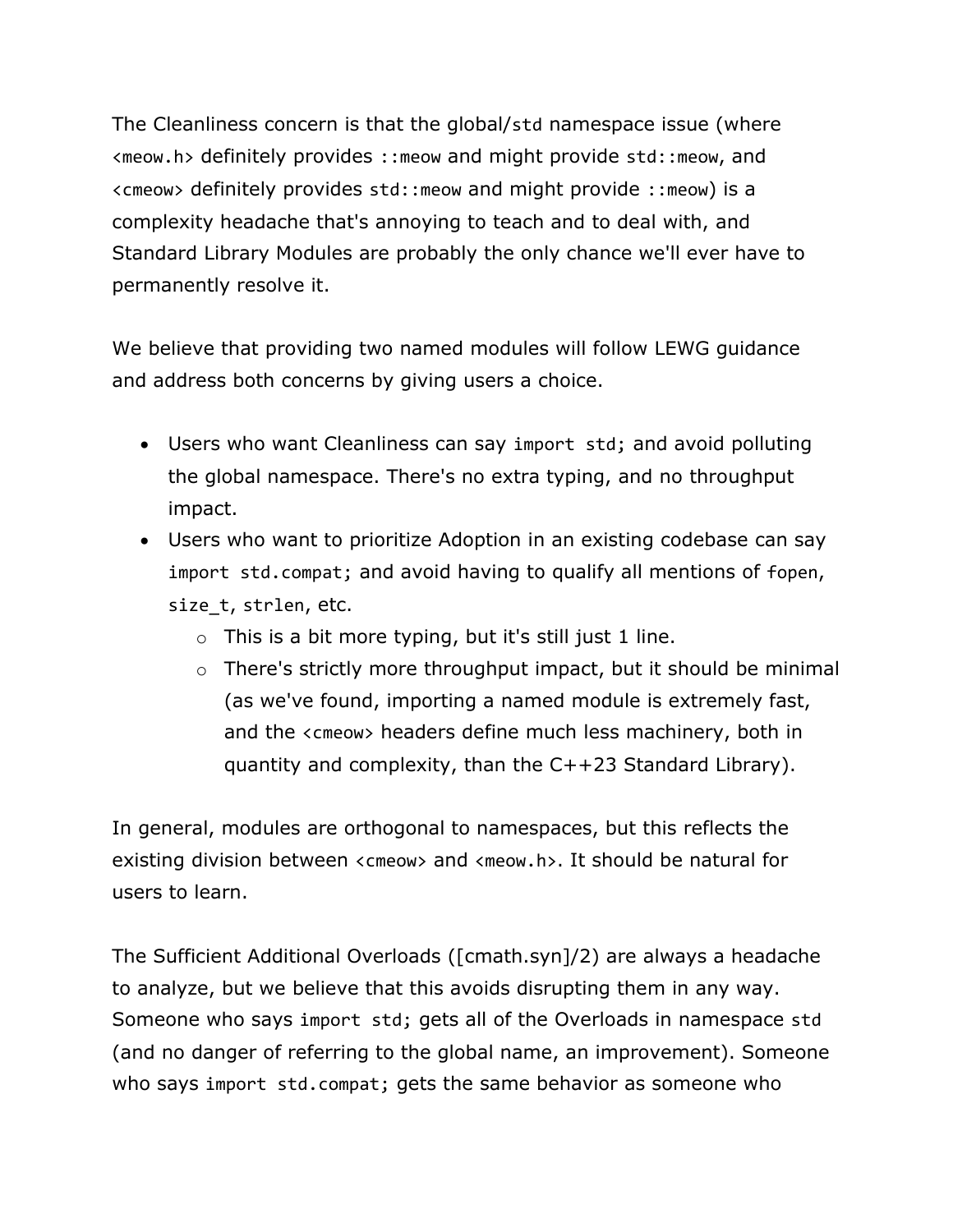includes <cmath>, <cstdlib>, <math.h>, and <stdlib.h> (or just <cmath> and <cstdlib> on a platform like MSVC).

Note that [module.unit]/1 has reserved std and std.\* as module names.

## Alternative Design: Separate Module for the Global Namespace

Another alternative would involve changing the design, where import std; would behave as specified here, and import cstd; (or some other name) would provide just the global namespace names. (With <new> remaining in import std;.) This would require users who want both to say both import declarations. This alternative design did not have consensus in LEWG.

### Alternative Design: Reverse the Modules

Yet another alternative would be to have import std; provide namespace std and the global namespace, while import std.strict; (or some other name) provides only namespace std. This alternative design did not have consensus in LEWG.

### Frequently Asked Questions

## **Are any macros provided by the Standard Library modules?** No, and this is intentional.

For feature-test macros, users must #include <version> or import <version>; (as header units can emit macros).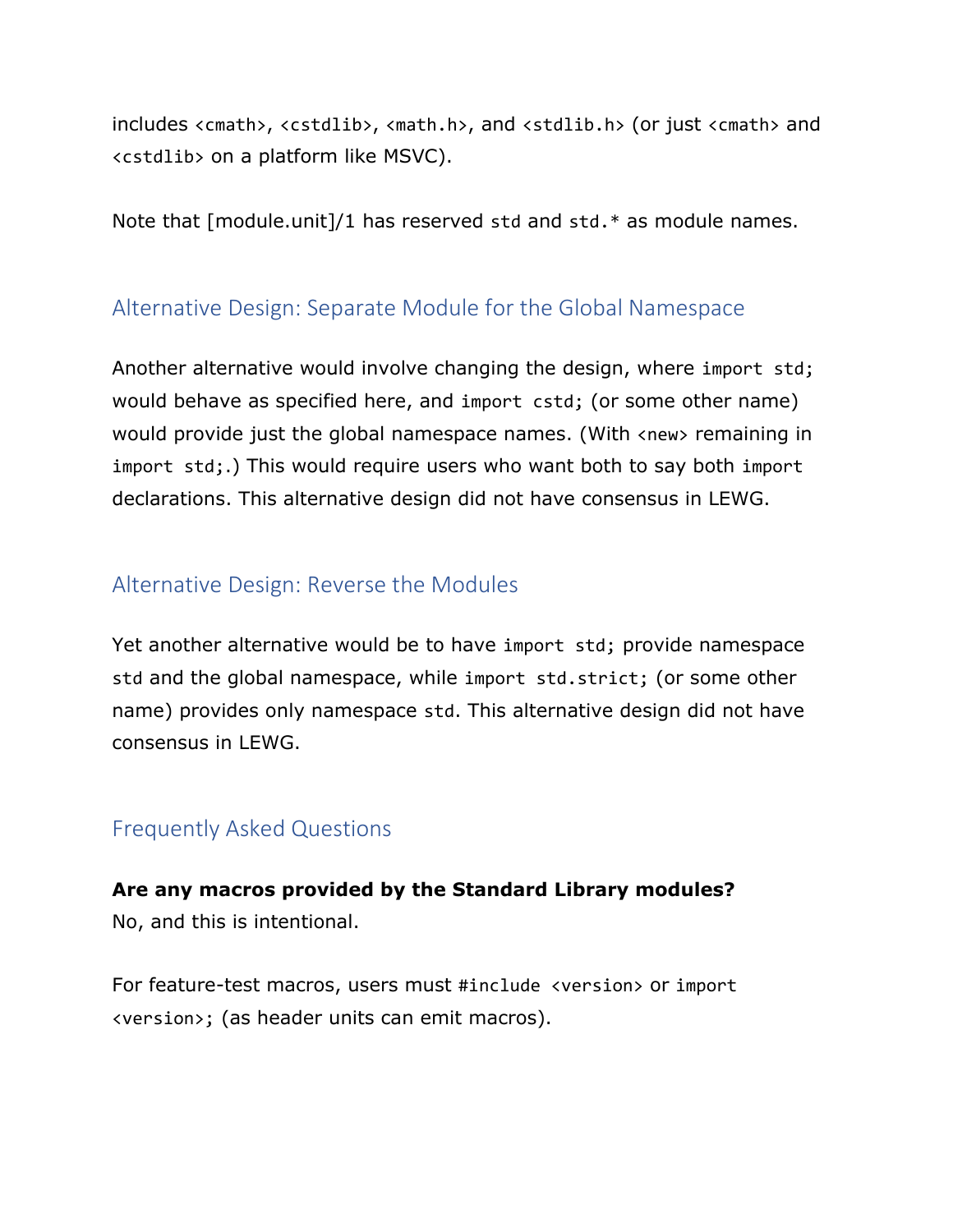For assert, errno, offsetof, va arg, etc., users must #include <meow.h> or #include <cmeow>. (<assert.h>/<cassert> are extra-special as they can be repeatedly included with varying behavior controlled by NDEBUG.)

#### **Are deprecated features provided by the Standard Library modules?**

Yes. This is implied by the normative wording.

## **Are C++ features in C wrapper headers, like std::byte in <cstddef>, provided by the Standard Library modules?**

Yes. import std; provides everything in namespace std, including the contents of the C wrapper headers, including C++-specific additions.

## **Are std::initializer\_list and other machinery with Core Language interactions provided by the Standard Library modules?**

Yes. This is implied by the normative wording. However, we do need to update the Core Language wording that requires <compare>, <initializer\_list>, and <typeinfo> to be included (classically) or imported (as header units), now that named modules are available.

### **Is there any implementation experience?**

Not yet.

The experimental named modules that MSVC has been shipping for a while are a repackaging of the existing library (with no distinction between std::sort and std:: Internal helper functions) and divide it into subsets (instead of the "only std" and "std plus global" design here).

### **Should new proposals target** *only* **the Standard Library modules?**

No. New proposals should expect that many users will continue to use classic includes for many years for various reasons, such as build system issues. (We expect that there will be a few users of  $C++20$  Standard Library header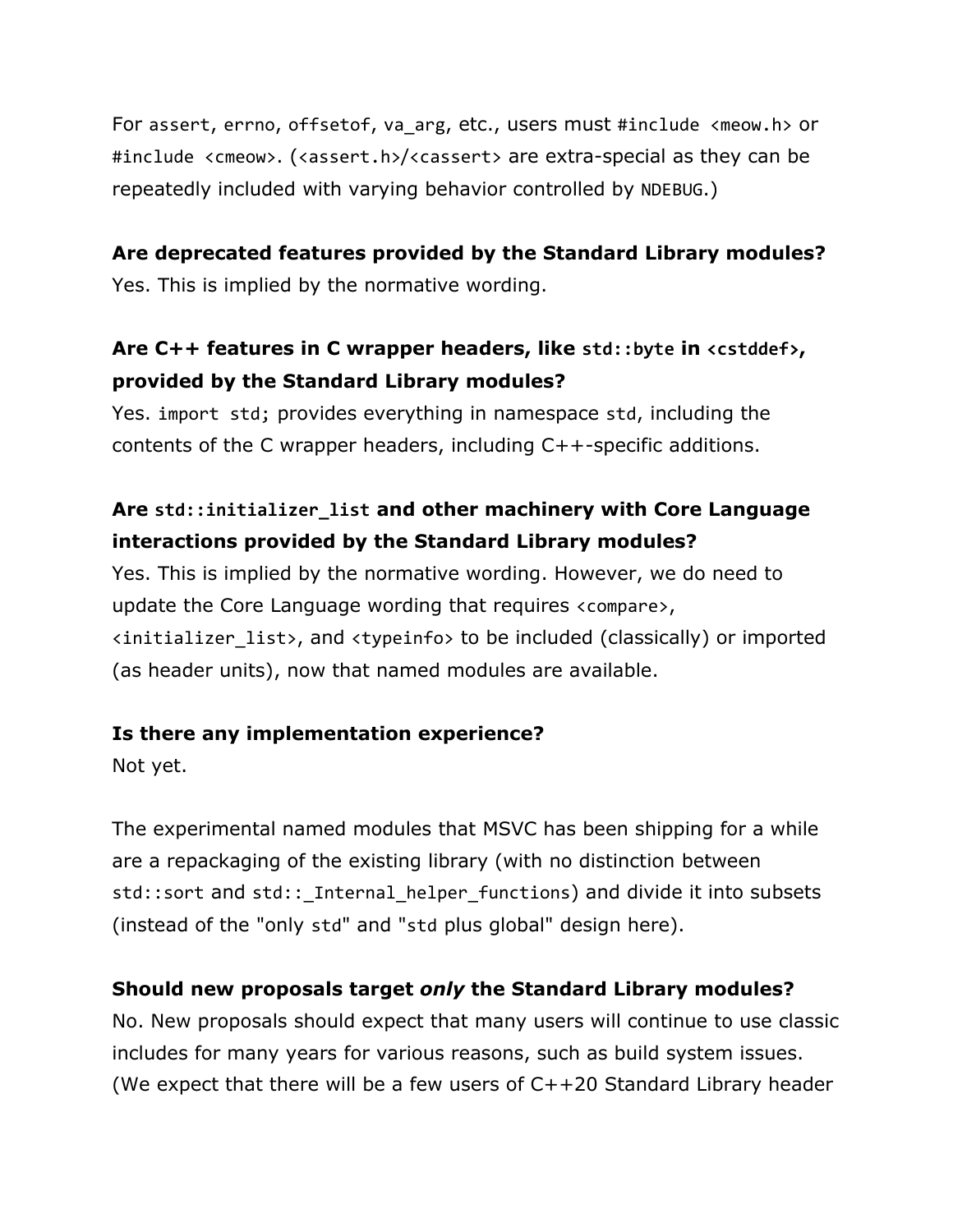units, although that early adopter population is likely to migrate to C++23 Standard Library modules as soon as possible.)

Therefore, new proposals should continue to carefully consider what headers to modify, and/or what headers to add. The main consideration for new proposals is that if they want to emit macros (other than feature-test macros) for any reason, that would be unavailable to users of Standard Library modules, so non-macro mechanisms should be found if possible.

## Proposed Wording

All changes are relative to [N4892.](https://wg21.link/N4892)

- Add a new feature-test macro cpp lib modules to [version.syn], with a value chosen by the editors as usual.
	- o Unlike all of the other library feature-test macros, this should **not** have a comment "// *also in* <HEADER>".
- Add a new section that's a child of 16.4.2 "Library contents and organization" [organization], immediately after 16.4.2.3 "Headers" [headers]:

Modules [std.modules]

The C++ standard library provides the following *C++ library modules*.

The named module std exports declarations in namespace std that are provided by the importable C++ library headers ([tab:headers.cpp] or the subset provided by a freestanding implementation) and the C++ headers for C library facilities ([tab:headers.cpp.c]). It additionally exports declarations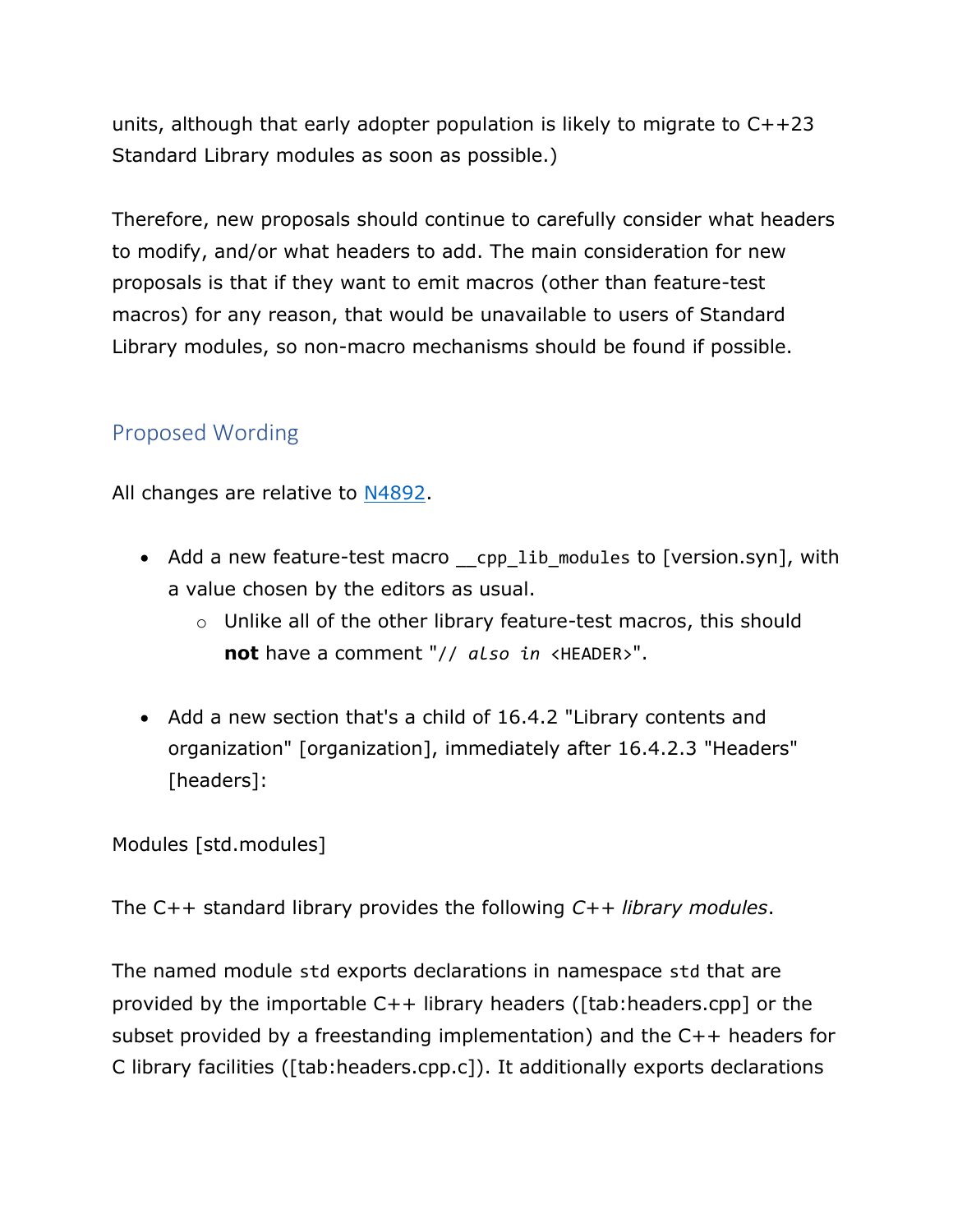in the global namespace for the storage allocation and deallocation functions that are provided by <new> ([new.delete]).

The named module std.compat exports the same declarations as the named module std, and additionally exports declarations in the global namespace corresponding to the declarations in namespace std that are provided by the C++ headers for C library facilities ([tab:headers.cpp.c]).

It is unspecified to which module a declaration in the standard library is attached. [*Note:* Implementations are required to ensure that mixing #include and import does not result in conflicting attachments ([basic.link]). *- end note*]

*Recommended practice:* Implementations should ensure such attachments do not preclude further evolution or decomposition of the standard library modules.

A declaration in the standard library denotes the same entity regardless of whether it was made reachable through including a header, importing a header unit, or importing a C++ library module.

*Recommended practice:* Implementations should avoid exporting any other declarations from the C++ library modules.

[*Note:* Like all named modules, the C++ library modules do not make macros visible ([module.import]), such as assert ([cassert.syn]), errno ([cerrno.syn]), offsetof ([cstddef.syn]), and va\_arg ([cstdarg.syn]). *- end note*]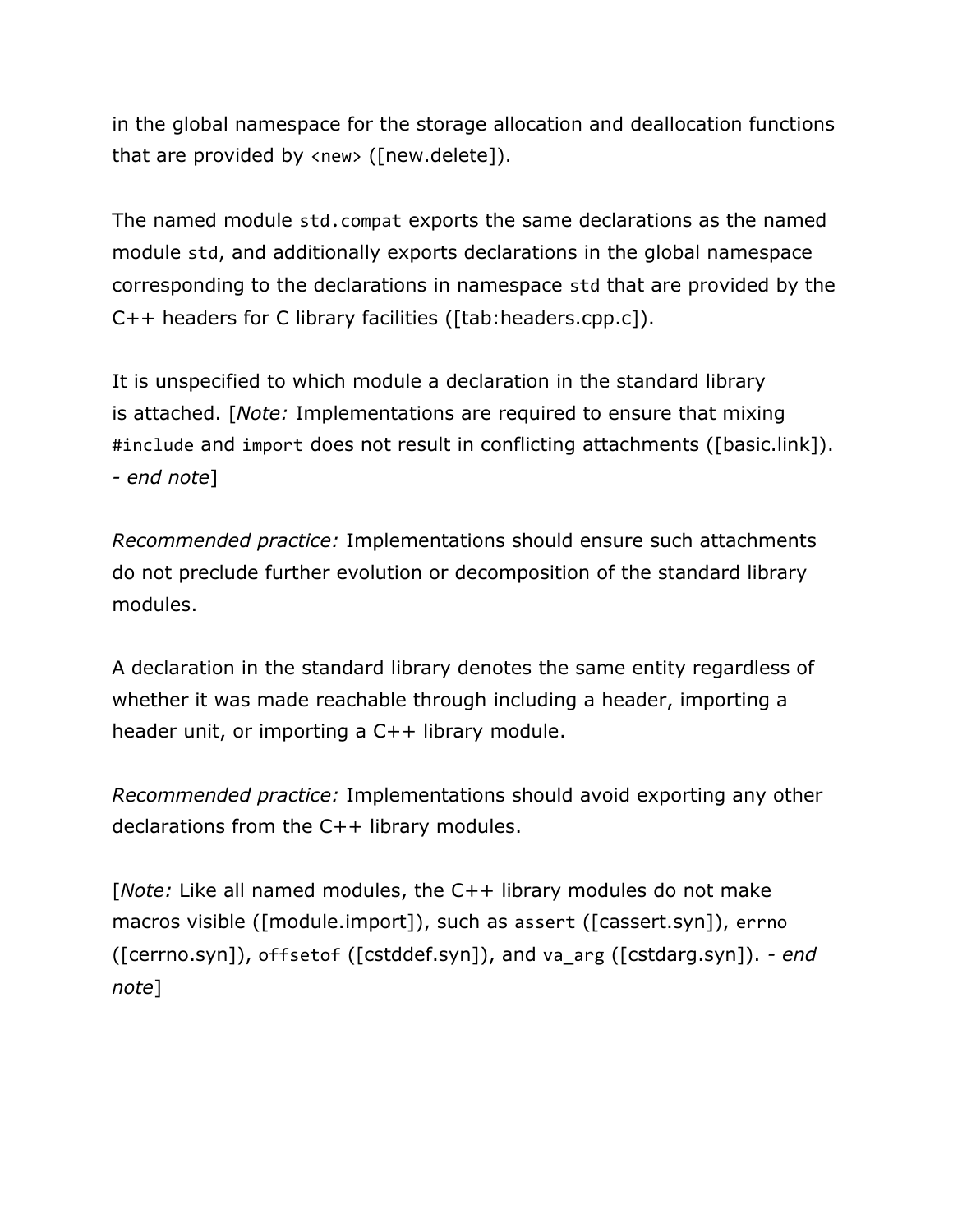• Modify 7.6.1.8 "Type identification" [expr.typeid]/6 as depicted:

"**<del>**If the header <typeinfo> ([type.info]) is not imported or included prior to a use of typeid**</del><ins>**The type std::type\_info ([type.info]) is not predefined; if a standard library declaration ([typeinfo.syn], [std.modules]) of std::type info is not reachable from a typeid expression</ins>, the program is ill-formed."

• Modify 7.6.8 "Three-way comparison operator" [expr.spaceship]/8 as depicted:

"The three comparison category types ([cmp.categories]) (the types std::strong ordering, std::weak ordering, and std::partial ordering) are not predefined; <del>if the header <compare> ([compare.syn]) is not imported or included prior to</ad><ins>if a standard library declaration ([compare.syn], [std.modules]) of such a class type is not reachable from</ins> a use of <del>such a class</del><ins>that</ins> type even an implicit use in which the type is not named (e.g., via the auto specifier ([dcl.spec.auto]) in a defaulted three-way comparison  $([class.spaceship])$  or use of the built-in operator) – the program is illformed."

• Modify 9.4.5 "List-initialization" [dcl.init.list]/2 as depicted:

"The template std::initializer list is not predefined; <del>if the header</del>  $\leftarrow$ initializer list> is not imported or included prior to</del><ins>if a standard library declaration ([initializer.list.syn], [std.modules]) of std::initializer\_list is not reachable from**</ins>** a use of  $std::initializer$  list  $-$  even an implicit use in which the type is not named ( $[dc].spec.auto]$ ) — the program is ill-formed."